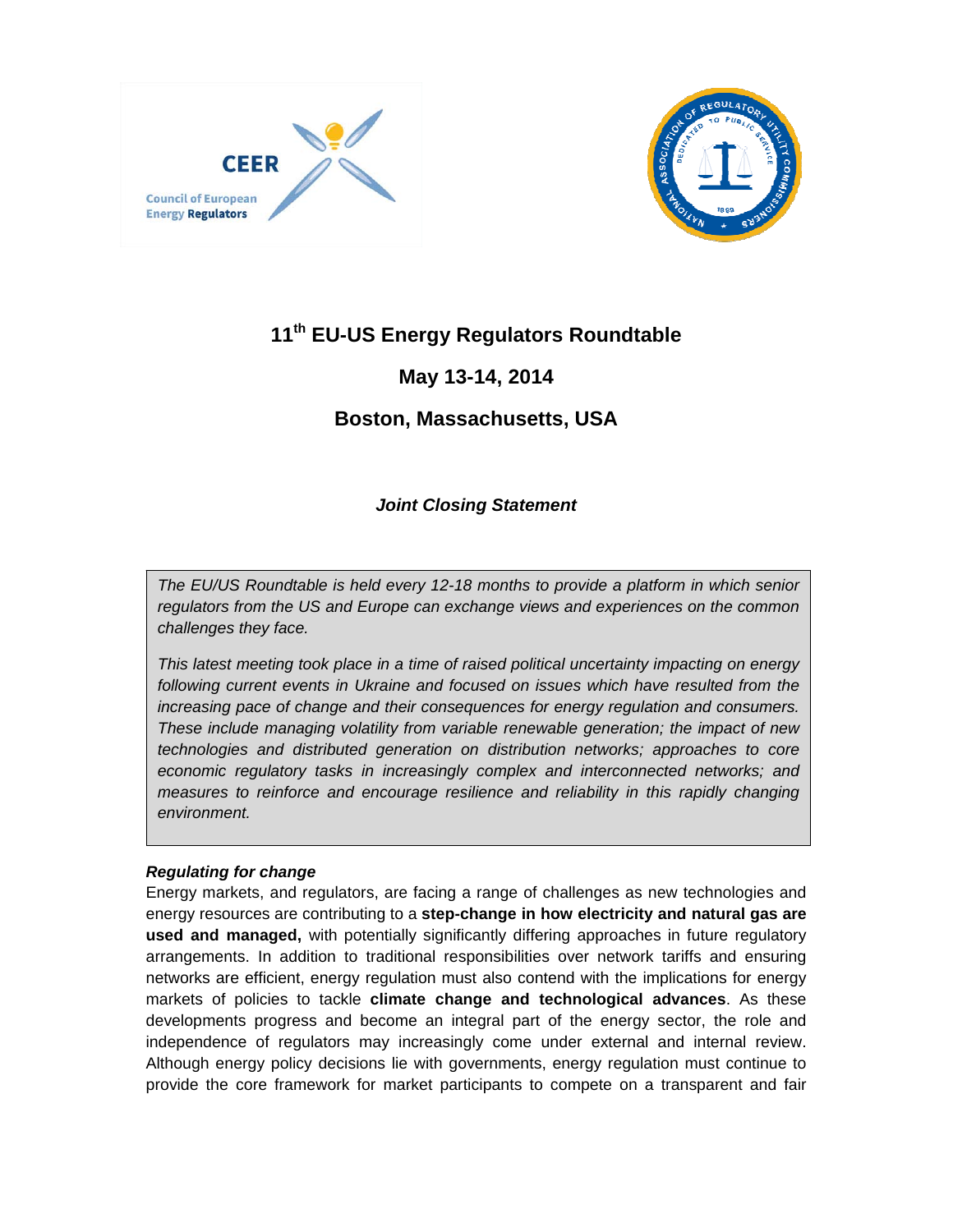basis and to provide a sound environment for long term investments in essential energy infrastructure. In Europe, policy makers are discussing ambitious new targets for renewable generation development as well as for greenhouse gas reductions. In the US, new regulations on water and air quality (e.g. coal ash residue, mercury, nitrogen oxide, sulphur dioxide, carbon) will place new obligations (and costs) on the energy sector and may in some cases require changes to regulatory tasks and oversight. Against this policy backdrop, regulators must **balance the needs of the sector with the cost implications for current and future customers and the integrity of the energy networks overall.** 

During the roundtable, European and US regulators shared their respective experiences in this changing regulatory environment and confirmed the essential role of regulation in meeting wider energy policy goals. They underline the importance of ensuring that the regulatory framework continues to provide investor certainty and promotes well-functioning markets, where consumer rights are protected and their possible participation and engagement with the market is facilitated. Furthermore, regulators confirmed the importance of proper price signals in markets, to promote competition and fair prices for consumers.

### *Smart networks and active consumers*

Smart grids, distributed generation, demand-side flexibility and services are some of the more important changes with direct **implications for consumers and energy networks**. The complexity of markets is due to increase given such developments. Consumer trust and engagement will need to be supported and reinforced, so that the potential benefits of these innovations can be maximised for energy customers. Conversely, increased consumer involvement should stimulate energy companies to innovate and to provide a better quality of service and efficient prices. With variable renewable generation as well as energy efficiency measures impacting on the predictability and reliability of the energy system, consumers could themselves participate in new ways in delivering a balanced and secure supply. However, involving consumers is challenging. Empowering them means facilitating the development of a **competitive market in which consumers can engage and exert their power of choice**. Timely access to information and a secure framework for data management are prerequisites for such interactions. Similarly, the **regulatory framework for distribution networks** needs careful review, including as regards **incentivisation** of efficient operations and investments to adapt and develop smart networks.

During the meeting, regulators discussed how these changes may affect traditional generation as well as distribution networks and system reliability. In addition, they considered questions regarding the current roles and responsibilities of distribution networks, including the traditional volume-based business model for energy; whether these continue to be valid with the development of smart networks, with decreases in peak load, but increases in the need for continuous system balancing.

### *Reliable and resilient energy supply*

These resource and market transformations have sparked important questions about the reliability of the supply of energy. New generation and load profiles, technology innovations and cross-border interconnections have differing **effects on system operation and the robustness of our networks**. In addition, developments in shale gas, including its potential for significant exports, could impact on world gas markets. In the meantime, resilience to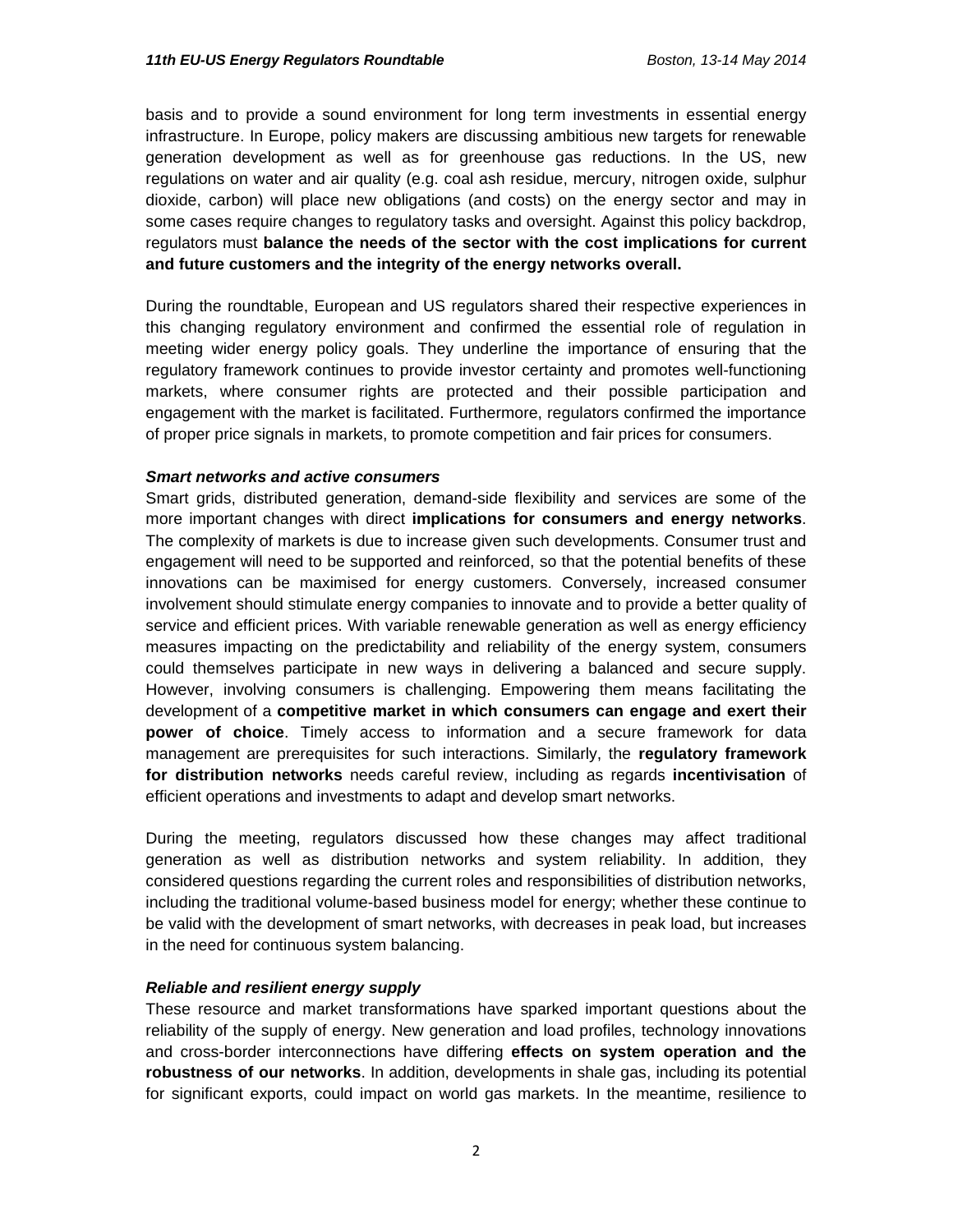natural disasters or other extraordinary events continues to be of central importance and a core task for network operators. In Europe, common definitions and rules for system operation and security have been put in place to **ensure the reliability of our interconnected systems**. In addition, regulators are leading strategic holistic thinking about the development of energy markets to ensure that they are robust enough to deliver reliable, affordable and simple-to-use energy services in this changing environment. Key among the issues explored are **network flexibility, cooperation between grid operators and reliability** in order to guarantee operational security and reliable service. In the US, regulators are placing particular attention on the need to consider and address growing threats to the grid, also taking into account the costs for consumers of measures required of and taken by the utilities to reinforce their infrastructure and operations.

The roundtable offered regulators the opportunity to share their experience and approaches to promoting system reliability and, as part of that, resilience. Regulators have central responsibilities in relation to investments to ensure security of supply and may use regulatory tools (e.g. service benchmarks) to require utilities to meet minimum performance levels. A range of developments, such as cyber-security concerns as well as changes to the generation profile, have led regulators on both sides of the Atlantic to consider these issues carefully.

The issues discussed in this two-day event are similar to those faced by energy regulators around the world. They are also discussed in larger regulatory circles, including the working groups of the **International Confederation of Energy Regulators** (ICER) and the upcoming **World Forum on Energy Regulation VI to be held in Istanbul in May 2015**. The roundtable participants confirmed their commitment to sharing and disseminating best practices, building capacity in regulatory authorities and improving regulatory decisionmaking through on-going communication and coordination.